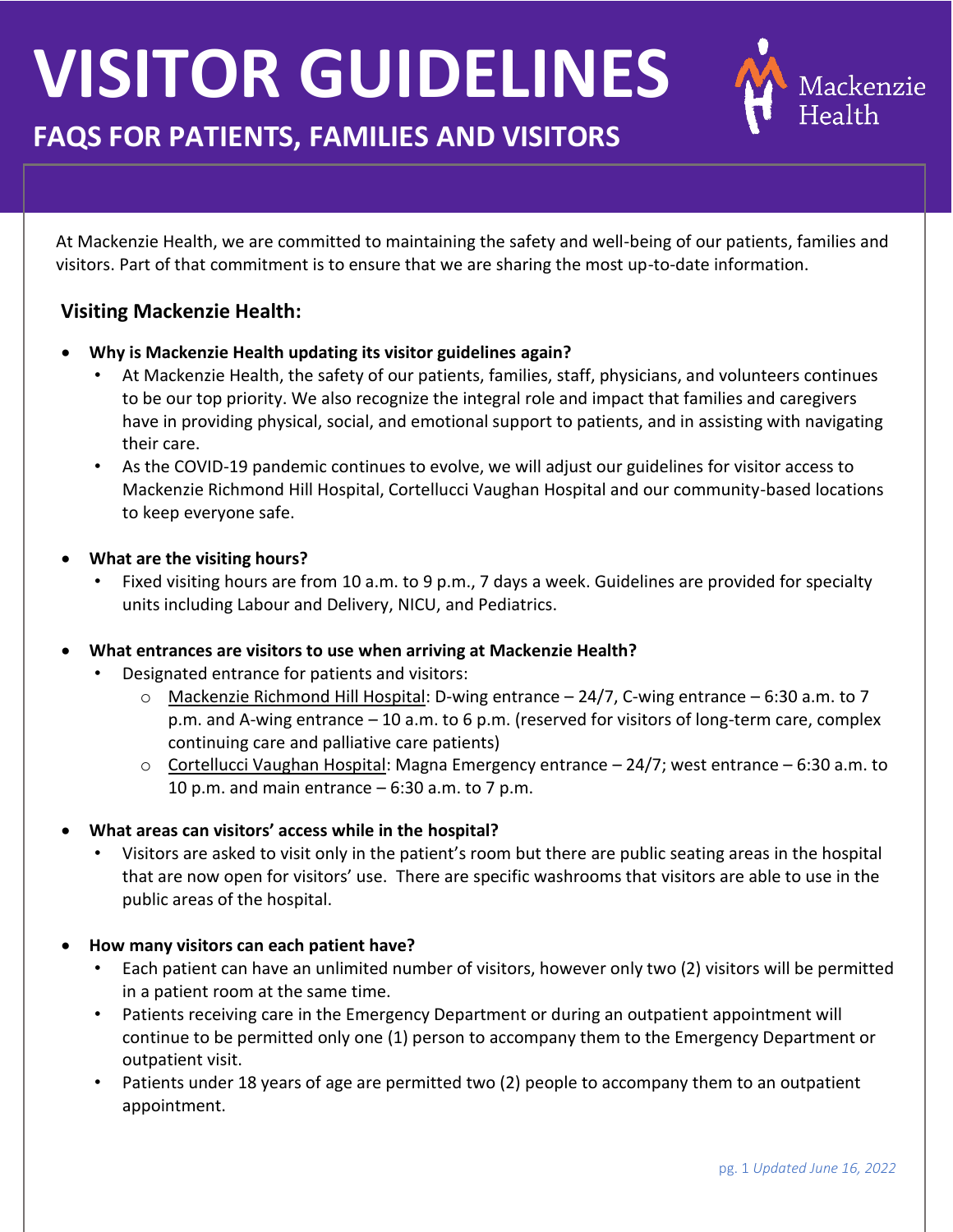

## **FAQS FOR PATIENTS, FAMILIES AND VISITORS**

- **How can visitors keep safe while visiting the hospital?**
	- Visitors play an integral role in not only keeping themselves safe but in keeping our patients, staff, physicians, volunteers, and community safe as well.
	- Visitors are asked to self-screen before each visit to ensure they have no signs and symptoms of COVID-19 or any other communicable illness. Visitors with symptoms are asked not to visit.
	- Visitors will be required to clean their hands and wear a mask at the point of entry to the hospital. The mask must be clean and cover both nose and mouth. We will provide a mask at the entrance and instructions on how to properly wear the mask.
- **What can I expect from the unit when I am visiting?**
	- Visitors will be provided education by unit staff on IPAC practices such as hand hygiene, how to wear/remove a mask properly, and donning and doffing of PPE (if needed).

### **Vaccination requirements for visitors:**

- **Why did Mackenzie Health remove the vaccination requirements for visitors?**
	- At Mackenzie Health, the safety of our patients, families, staff, physicians and volunteers is our top priority.
	- As the COVID-19 burden continues to ease in our hospitals and in our community, effective June 16, 2022, visitors will no longer be required to show proof of COVID-19 vaccination upon arrival.
	- We know how important families are to a patient's healing process and we've always committed to expanding visitor access when it was safe to do so.
	- Masking is the best way to protect our vulnerable patients and our essential health care workers and continuing to require masks inside the hospital allows us to safely expand visitor access.
	- As the COVID-19 pandemic continues, visitor guidelines are evolving in a safe and compassionate manner informed by extensive consultation and evidence-based practices.

### **Additional supports for families:**

- **How can families stay in contact with patients?**
	- We're doing everything we can to ensure that families feel supported and connected while their loved ones are in the hospital. That's why we've made WI-FI across the hospital and all TV, internet and phone access free on the tablets available at each bedside since the beginning of the pandemic. Families can call their loved one via phone or video chat.
- **How can families receive updates on the patient's condition?**
	- We encourage families to connect with the patients directly for updates regarding their care if they are in a position to do so. For patients facing more challenges circumstances, staff will provide updates to next of kin.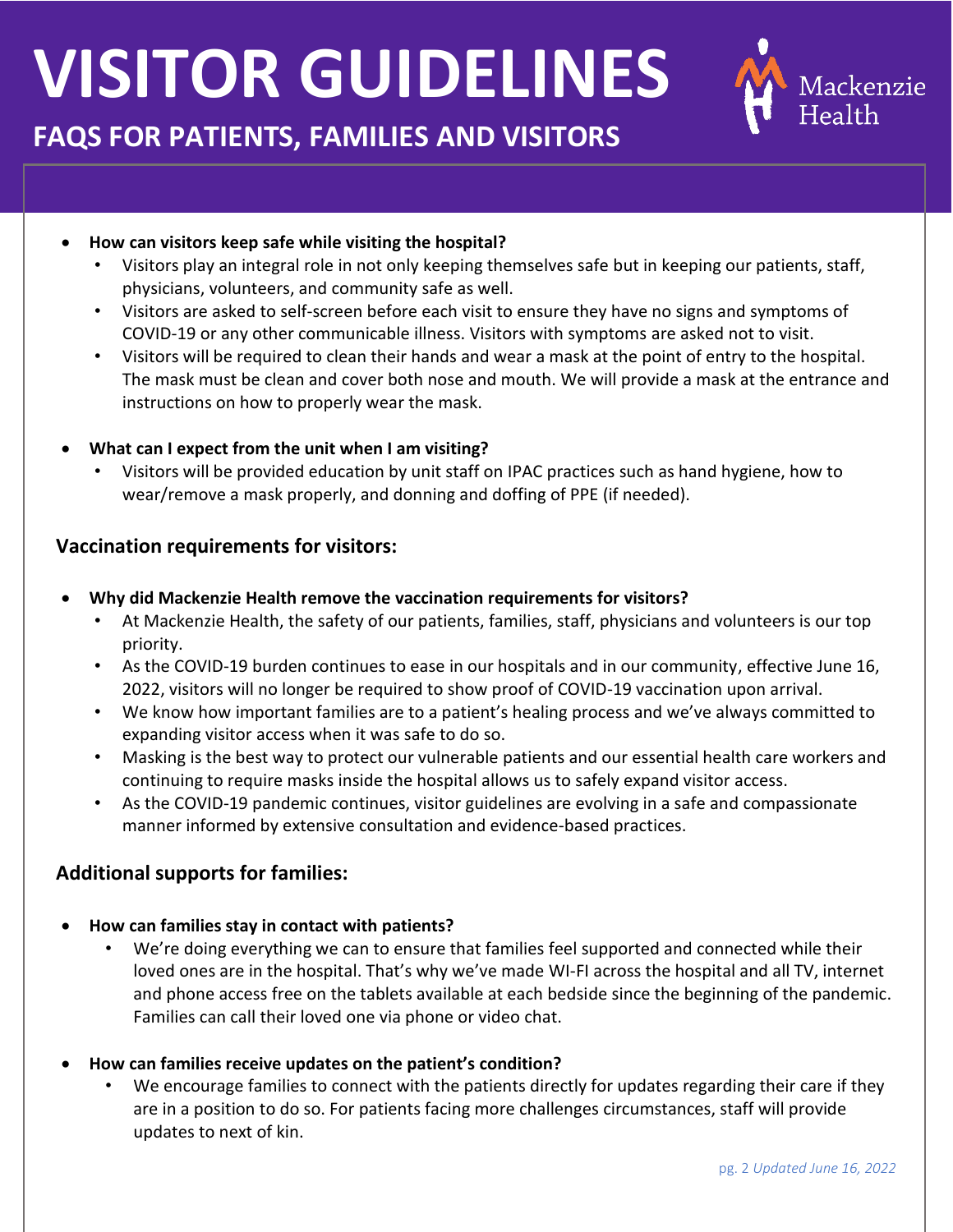

## **FAQS FOR PATIENTS, FAMILIES AND VISITORS**

• Families are also welcomed to contact the unit directly – we highly encourage families to identify one family member to be the designated point of contact.

#### • **The patient does not eat the hospital food. How can I provide a home-cooked meal?**

- Currently, visitors are allowed to bring food for patients by following the guidelines below:
	- o Food must be brought by visitors and not via a delivery service
	- o Food cannot require refrigeration or heating
	- o Food should be enough for one meal; storage of food in the patient room is not permitted
	- $\circ$  Food must be in disposable containers or in containers that will be taken back with the visitors
	- $\circ$  Food is for the patient only; visitors must remain masked while in the patient room.

\*Exceptions may be made for visitors of end-of-life patients who may not want to leave the bedside. Please coordinate with the care team.

#### • **What items can I bring for the patient?**

• Currently, visitors are only allowed to bring what are considered essential items for patients such as glasses, hearing aids, mobility aids, communication devices/tools, etc.

#### • **What happens when the patient gets discharged?**

• Family will be contacted in advance to discuss the discharge process and will be involved in planning to get the patient home. On the day of discharge, clinicians will call the family ahead of time to communicate and confirm the plan, date, and time of discharge.

#### **HAND HYGIENE:**

• Visitors must clean their hands with the hand sanitizer available at the doors when entering the hospital and when entering and exiting the patient's unit and room. Visitors must practice regular hand hygiene during their visit.

#### **PHYSICAL DISTANCING:**

• Visitors must keep a safe physical distance and adhere to posted capacity limits to keep everyone safe.

#### **WEARING A FACE MASK:**

- Clean your hands immediately before putting it on (practice good hand hygiene while you are wearing the mask).
- Make sure the face covering fits well around your nose and mouth.
- Avoid moving the mask around or adjusting it often.
- Avoid touching the mask while wearing it.
- Do not share it with others.